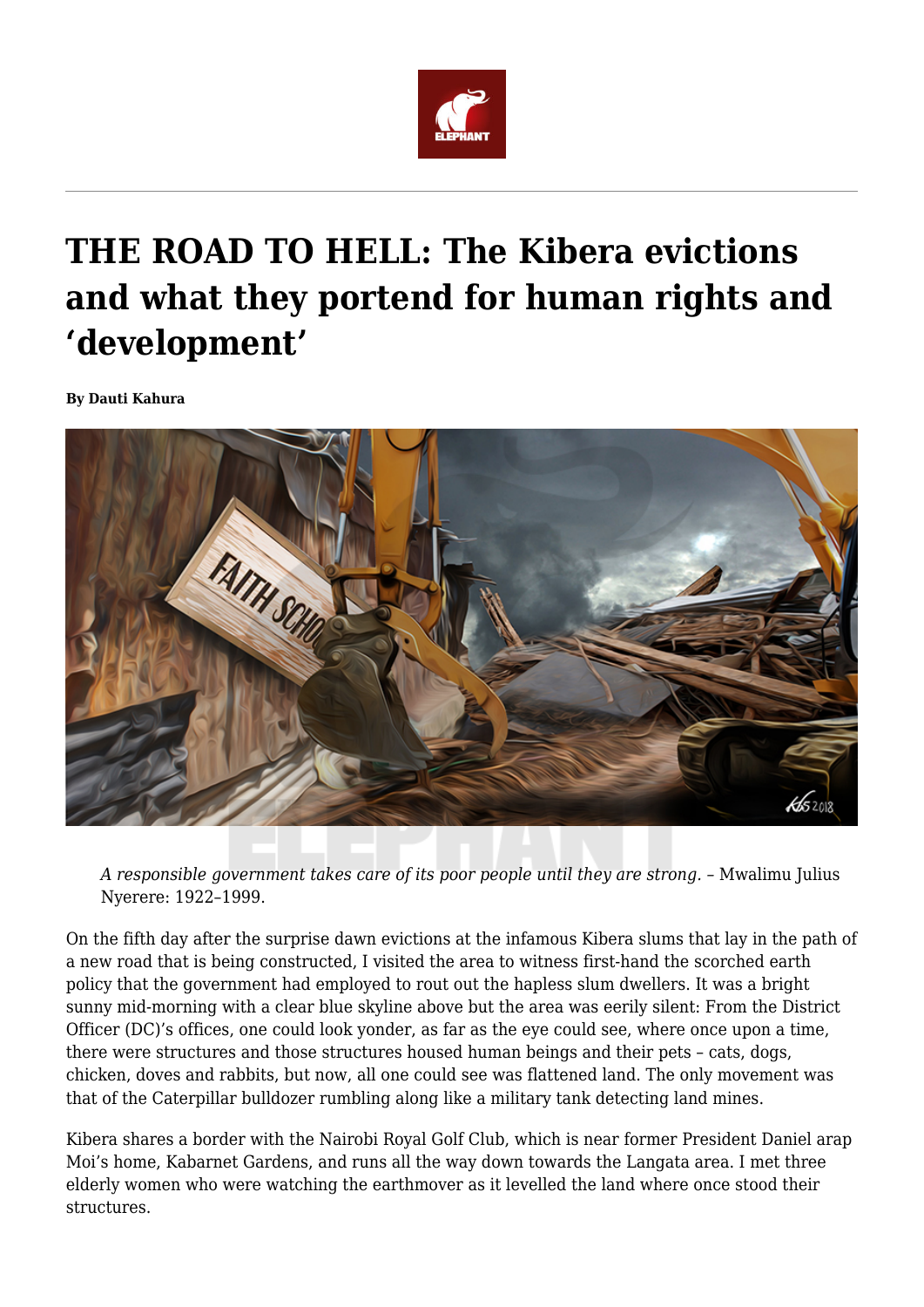"I have lived here since 1969, and in my close to 50 years, I've never seen such a brutal, cold and calculated demolition from such a cruel government," Mary Gikunda, a landlady whose structures (she declined to say how many she had) were flattened in a matter of seconds. "Those structures were my income, as well as my financial support for my children," reiterated Ms Gikunda, who told me that all her (many) children were born in Kibera. Now in her mid-60s, the landlady seethed with fury against politicians, against state bureaucrats, against the security apparatus, against journalists, against anybody associated with the Jubilee government.

"Why would the government do this to us? I woke up very early to vote for Uhuru Kenyatta, believing and trusting that he would not allow this kind of demolition to occur, but obviously we were duped; we are always duped by these politicians," posed Ms Gikunda. "Trust me, I will never vote again, I'm done. I've ran the course of my voting life. These people should leave me alone now. A road is a good thing – nobody in his right senses would oppose such a development. But is a road worth the wanton destruction you've just witnessed? Is it more important than people's lives?"

"Why would the government do this to us? I woke up very early to vote for Uhuru Kenyatta, believing and trusting that he would not allow this kind of demolition to occur, but obviously we were duped; we are always duped by these politicians"

She and the two women were eating dry *githeri* (boiled maize and beans). "I was born here in Kibera," said Josephine Munee. "I've spent all my life in Kibera, I know no other home. In all of my 65 years, we grew up being threatened by demolitions and evictions, but we fought back and we survived. Somehow, the past governments would perhaps think twice and have mercy on us, but this Jubilee government is something else." Ms Munee observed that as the "wretched of the earth", slum dwellers anywhere in Nairobi city were not the "owners of the land", and so, the powerful and the mighty could do whatever they deemed fit, "but at 65-years-old, where would they expect me to go?", she wondered aloud.

Rhoda Muthei, 87, was the oldest among the women: Because of her advanced age, her colleagues had looked for a plastic chair for her to prop up her back and rest on. In her Kikamba mother tongue, she asked them who I was and what is it that I wanted.

"I'm not in a mood to speak to anyone," she told them. Persuaded to talk to me because I was not a state officer, she came to life and said, she came to Kibera via Langata in 1963, settling in her current abode proper in 1972. But now, it was no more and she did not know what to do and where to go. "I witnessed Jomo Kenyatta (the first President of the Republic of Kenya and the father of the current and fourth President Uhuru Kenyatta) being sworn in as the country's first black leader in Langata and we ululated throughout the night, ecstatic in the knowledge that we could now henceforth self-govern ourselves. In the sunset of my years, I have no place to call home because the government does not have time for poor, old and dying women like me."

However, even in the worst of adversity, people can have something to smile and live for. I walked 20 metres from where the three women were, navigating huge boulders to where Rachel Kerubo was, and found her preparing lunch on an open makeshift three-stone hearth. Charming and welcoming, she heartily invited me to lunch: ugali and *omena* (sardines) with *kunde* (indigenous bittersweet greens leaves). A delicious and nutritious dish, eaten mostly in low-income households, the meal is a mouth-watering combination that fills the stomach and is very pocket-friendly.

"I came to Kibera a decade ago after I was displaced by the 2007/2008 post-election violence in the Rift Valley," said Kerubo. "There's no respite for the poor and the weak in this country. Now it looks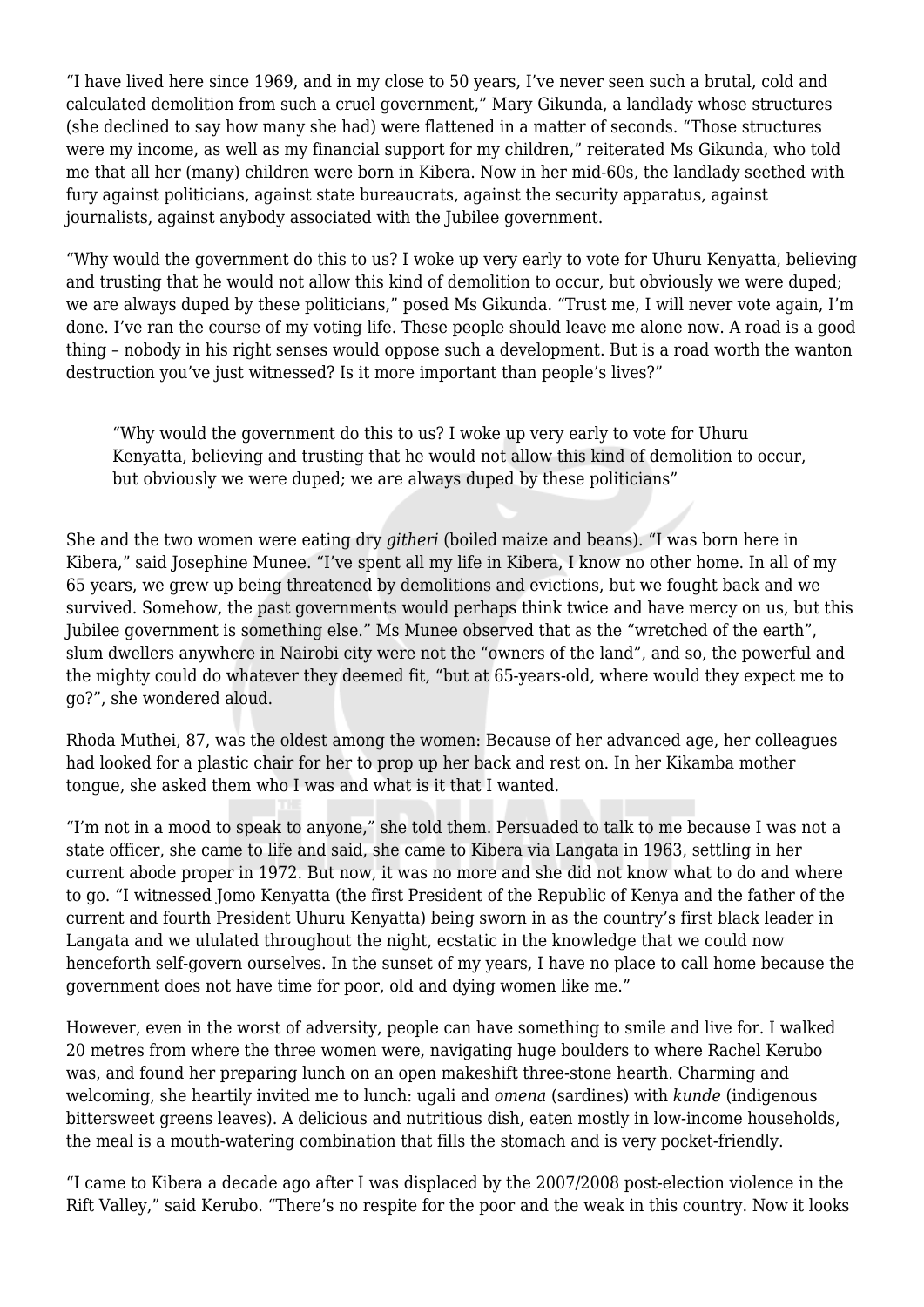like I'm on the run again." Her house in Kibera had been flattened, but she counted herself lucky: She was just in time to rescue her wooden chicken coop, part of her income-generating project when she came to Kibera. Her three-week-old chicks were scrounging the rubble for food with the help of the mother hen. In her mid-50s, Kerubo is as enterprising as they come.

Besides rearing chicken, she grew tomatoes on a 20X10 plot that she had rented next to where she lived. The tomato plants too had been flattened. With a group of other seven residents – five women and two men – Kerubo and her group had fund-raised to buy 10,000- and 5,000-litre plastic water tanks, where they stored water which they would sell to their fellow slum dwellers for a marginal profit. She also used part of the water to grow her tomatoes. "We were given two alternatives – we pour all the water and therefore save our tanks – or the bulldozers crush them," Kerubo narrated to me. I found the water tanks lying on their belly on their raised wooden support, proof indeed that their contents had been rendered to the ground.

Across the field, on the other side of the wall, about 60 metres away, I found Halima Burhan cleaning dishes. Her ageing great aunty and daughter sat close by on the ground crossed-legged, their backs leaning on a semi-demolished mud wall. Tall and ebony black, Halima, at 63-years-old, is as energetic and as active as ever. Looking a little rugged, perhaps because of the vicissitudes of slum life, she still retains a trace of the impossible beauty that Nubian women are known for. "The Monday [July 23, 2018] morning demolition took us by complete surprise," said Halima in proper Kiswahili *sanifu* (formal Kiswahili language).

"On July 16, government officials [these were Kenya Urban Roads Authority (KURA) personnel] descended on our homes, marked them with a red X sign, and told us that all the people who would be affected by the impending evictions would be paid a consolidated three-month payment to move away," said Halima. "We asked them when the eviction notice was due, but they dodged the matter. They assured us nothing untoward would be done without our prior knowledge. Little did we know they had come for a last reconnaissance tour to confirm that all the intended houses and buildings to be demolished were clearly marked, as they duped us that nothing sinister was in the offing." In hindsight, said Halima, it was the calm before the storm.

On July 16, government officials [these were Kenya Urban Roads Authority (KURA) personnel] descended on our homes, marked them with a red X sign, and told us that all the people who would be affected by the impending evictions would be paid a consolidated three-month payment to move away," said Halima. "We asked them when the eviction notice was due, but they dodged the matter."

The KURA officials had gone down to the three affected villages of Kichinjio, Mashimoni and Lindi that would be razed down on Monday to pave way for the link road between Langata Police Station and Karanja Road in Kibera, ostensibly to enumerate and take the slum dwellers' particulars for what the dwellers were made to believe would result in restitution. Four days later, KURA sent out a WhatsApp message and copied both Amnesty Kenya and the Kenya National Commission on Human Rights (KNCHR). The message read as follows: "A multi agency team has successfully completed the Kibera enumeration process on 20th July 2018. The team is now analysing the data collected and once the process is complete, the Resettlement Action Plan (RAP) report will be availed to the public."

Yet, perhaps, unlike many of her slum mates, Halima should have been aware of the demolitions, "if only I had not brushed away my grandchild's naggings." On Sunday [July 22] evening, her grandson Masud Talib was playing football near the DC's offices, when he saw the bulldozers being parked at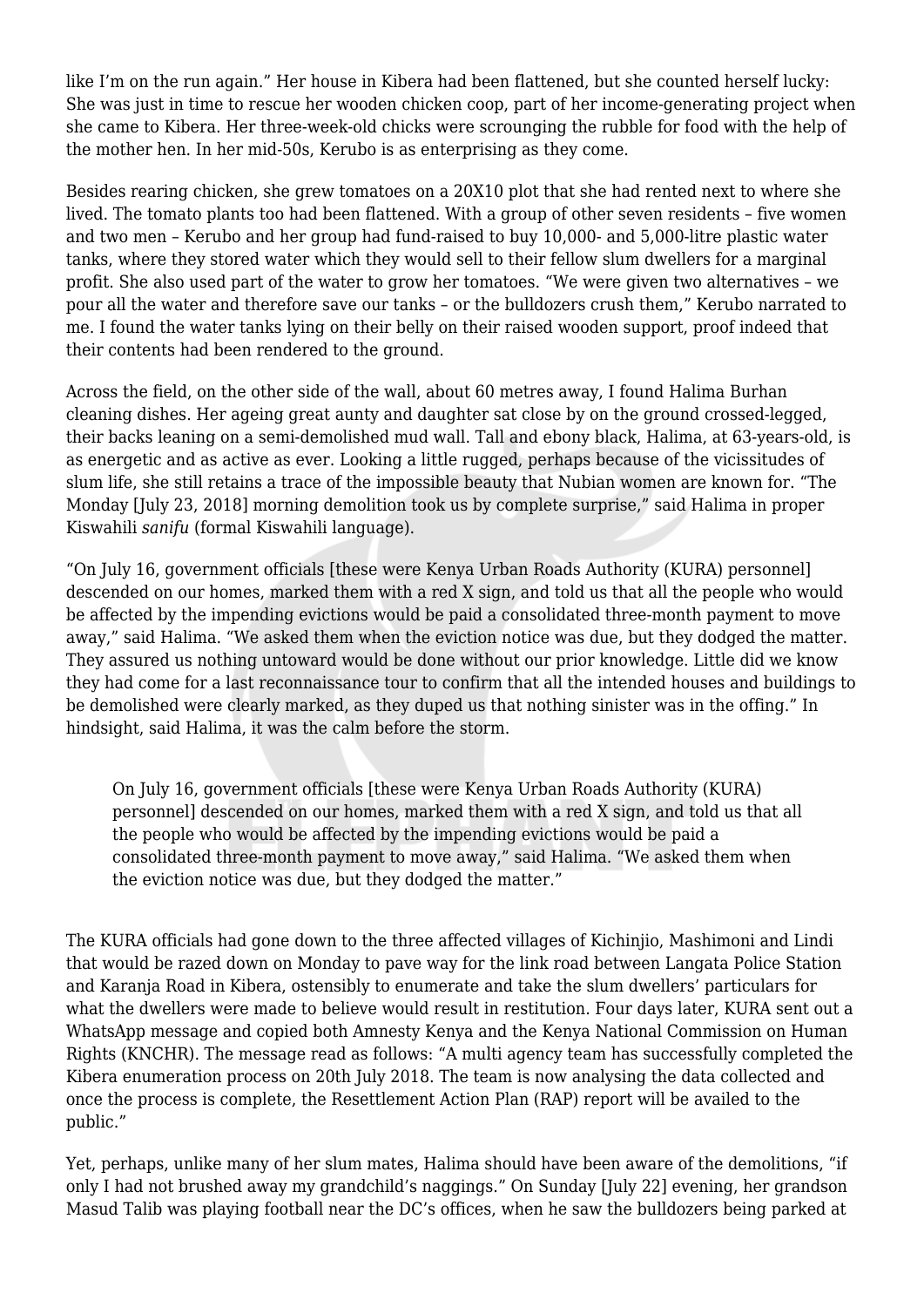the compound. Eleven-year-old Masud, acting on a child's instincts, ran back home and called out his grandma: *"Bibi, bibi, tutavunjiwa, nimeziona matrekta zikipaki pale kwa DC. Nimewasikia wakisema watabomoa manyumba."* (Grandma, grandma, they will demolish, I've just seen the bulldozers being parked at the DC's compound and I overheard them saying they will demolish our houses. "*We Masud nawe acha hayo,"* (Please Masud stop that) Halima responded. There was nothing usual about the presence of bulldozers at the DC's place – the road (Karanja Rd) connecting to Ngong Road was still under construction.

About 12 hours later, at around 6.00am, Halima was woken up by earth tremors beneath her house and wondered what possibly that could be. The demolitions had began and people were scampering from their houses. Because her house is 500 metres from the DC's offices, the bulldozers' earthshaking movements were audible from far, and her house was among the first ones to fall under the hammer. "Alhamudillahi my grandson is alive," said Halima in supplication. Inside her house was her 90-year-old great aunty, grandson Masud and her daughter and her 12-week-old newborn baby. "Since demolitions, we have been sleeping outside, *Allahu Akbar* [God is great], the elements have so far not affected the baby."

"I was raised on my paternal grandfather's land – this land that they have just evicted me from," recalled Halima. She had now stopped doing the dishes and we were standing next to the ramshackle ruins – a crude reminder of what she once called home for more than half a century. Her grandfather, Marjan Sakar, a soldier of the British army, was among the first Nubians to be settled at Kibera.

## **Nubian origins**

Kibera, which for the longest time has been synonymous with the Luo people, owes its existence to Nubians' bravery and diction. Kibera is a corruption of Kibra, Ki-Nubi for forest or a bushy area. The Nubians came from Sudan, around the Nuba Mountains. They were identified first by the Egyptian ruler Emin Pasha and later by the British imperial government as brave soldiers. At different times, they were enlisted by both Pasha and the British to wage wars on their behalf.

Modern Nubian history records them as having been settled in Kibera around 1897, just before Kenya become a British protectorate. Those that were settled in Kibera were part of the 3rd Battalion of the King's African Rifles who formed the bulk of the soldiers who had been deployed to fight for the British Empire. By 1900, Kibera was already a military reserve. This designated area, next to the railway, was surveyed in 1917 and was gazetted the following year. The land was estimated to be 4197.9 acres. From 1912 to 1928, Kibera was administered as a military area under the direct control of the army authorities. Anybody who wanted to settle in the area needed a special pass and one of the requirements was to have served in the army for at least 12 years.

In 1933, the colonial government appointed The Carter Land Commission to study and report on the land problems in Kenya. In reference to Kibera, the commission wrote: "It appears that this area was assigned to the King's African Rifles in 1904, although not gazetted until many years later. There is nothing in the gazette to show for what reasons so large an area was required, but it is common knowledge that one of the objectives was to provide home for the Sudanese ex-askaris."

In 1963, Kibera was fully incorporated into the city boundaries of Nairobi. By 1970, the original area of 4197.9 acres had been reduced to just 500 acres. Today that land is just under 300 acres. Large portions of Kibera were swallowed by middle-class estates, like Ayany, Jamhuri, Langata and Ngei, along Ngong Road, leaving the Nubians to be concentrated at Lindi, Kambi Aluru, Kambi-Lendu, Kambi Muru and Makina and along Karanja Road. In the fullness of time other ethnic communities, such as the Kikuyu, Kamba, Kisii, Luo and Luhya, settled in Kibera.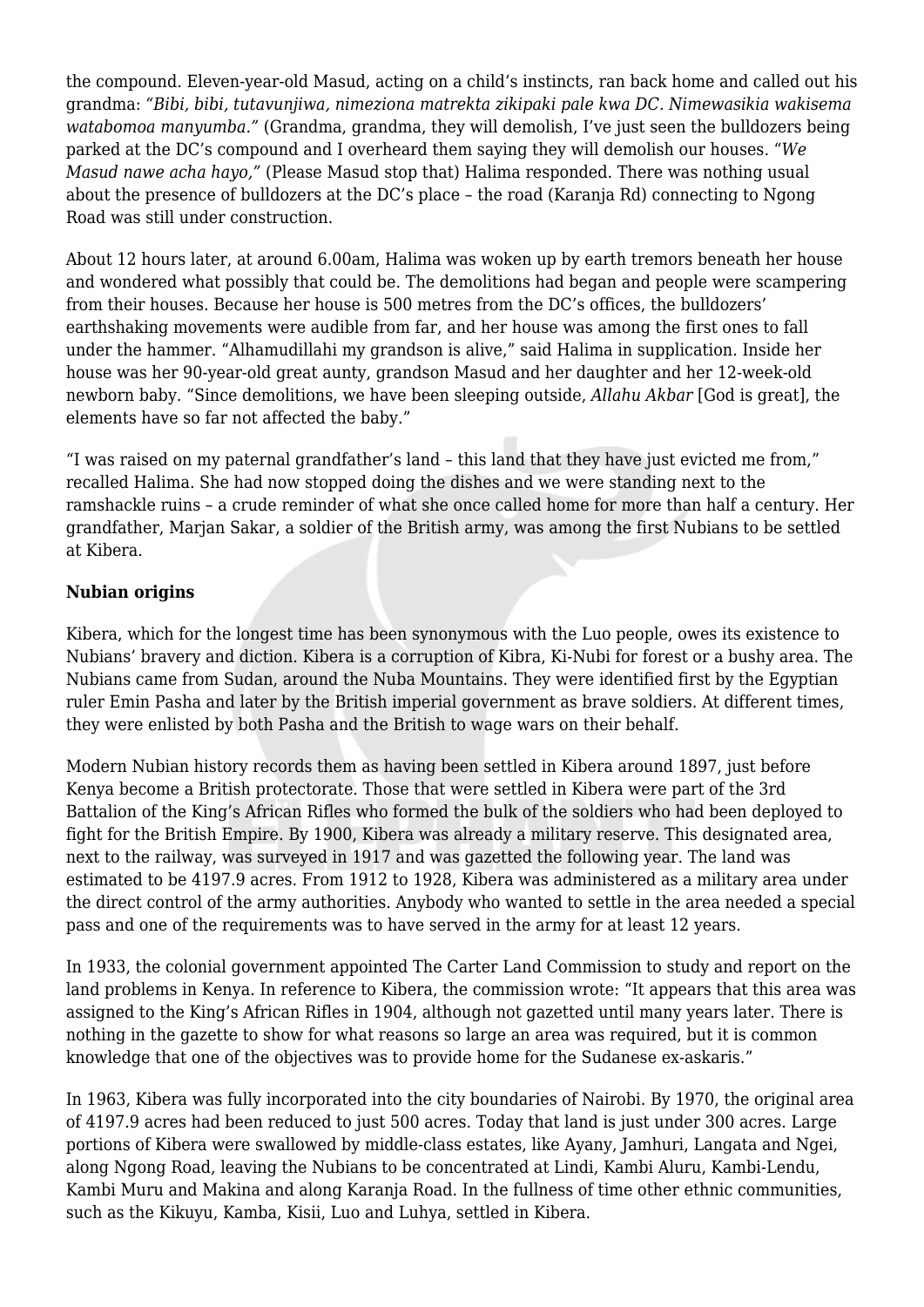In 1933, the colonial government appointed The Carter Land Commission to study and report on the land problems in Kenya. In reference to Kibera, the commission wrote: "It appears that this area was assigned to the King's African Rifles in 1904, although not gazetted until many years later. There is nothing in the Gazette to show for what reasons so large an area was required, but it is common knowledge that one of the objectives was to provide home for the Sudanese ex-askaris."

"In 2016, Nubian elders took the government to court," Halima told me. "They were seeking to stop the road passing through our land and the intended demolitions and evictions." On August 5, 2016, the "[Abdulmajid Ramadhan & 3 Others V Kenya Urban Roads Authority \(KURA\) & 4 Others](http://kenyalaw.org/caselaw/cases/view/137069)" case was filed at the Environment and Land Court in Nairobi (Petition N0.974).

## **The court ruling**

On April 28, 2017, Justice S. Okong'o ruled on the matter and directed KURA as follows: "In the interest of justice and in order to avoid human suffering, I order that the petitioners herein be included in the Langata/Kibera Roads Committee and be actively involved in the Relocation Action Plan (RAP) for the Project of the Affected Persons (PAP). I order further that the 1st, 2nd, and 5th respondents shall not evict or demolish the houses belonging to the petitioners until the agreed resettlement plan for the persons affected by the road project in question is put in place."

In essence, what Justice Okong'o had done in his ruling was to order the Attorney-General, KURA and the road contractors, H.YOUNG, to enter into a preparation of the relocation action plan. From the time of the ruling in April 2017 to July 16, 2018, when KURA showed up with the eviction notice, they did not do anything to obey the court orders: they did not involve the Nubian elders or its committee; they did not come up with a discernable relocation action plan; and, in truth, they did nothing to show that they respected the law of the land.

Then, suddenly, KURA got caught up in a flurry of activities: On July 13, 2018, it requested a meeting with Nubian elders, KNCHR and the Mohammad Swazuri-led National Lands Commission (NLC) at its offices located at the Ministry of Roads offices ostensibly to convince these bodies to come up with the relocation action plan as per Justice Okong'o ruling. An official who attended that meeting told me, "The July 16 enumerations was a way of showing that KURA was keen on honouring the court's ruling with the 'false' promise of giving something small to the people as compensation."

The official told me that it was very odd that KURA would summon, among others, an independent body such as KNCHR to its offices and "KNCHR, unashamedly would troop to another body's offices to scheme on how to bend and obstruct the constitution, while disobeying a court's ruling. I had along chat with KNCHR commission members and I did not mince my words," the official said to me.

"In respect to the brutal evictions in Kibera, the commission punched below its weight. The 2010 Constitution and the KNCHR Act of 2011 grant the commission immense powers to summon state officers, the power to sue for injunction, through the courts, for such violations of human rights, and the power to investigate and prescribe remedies. So far the commission has deployed only a fraction of these powers," added the official. The official explained to me how KNCHR is entrusted with quasi-judicial powers to summon the minister in charge of roads to explain eviction notices. He said the commission can equally go to court to secure an injunction on behalf of an aggrieved party and exercise powers to collect data, and even enforce corrective action.

## **Forced evictions: A violation of human rights**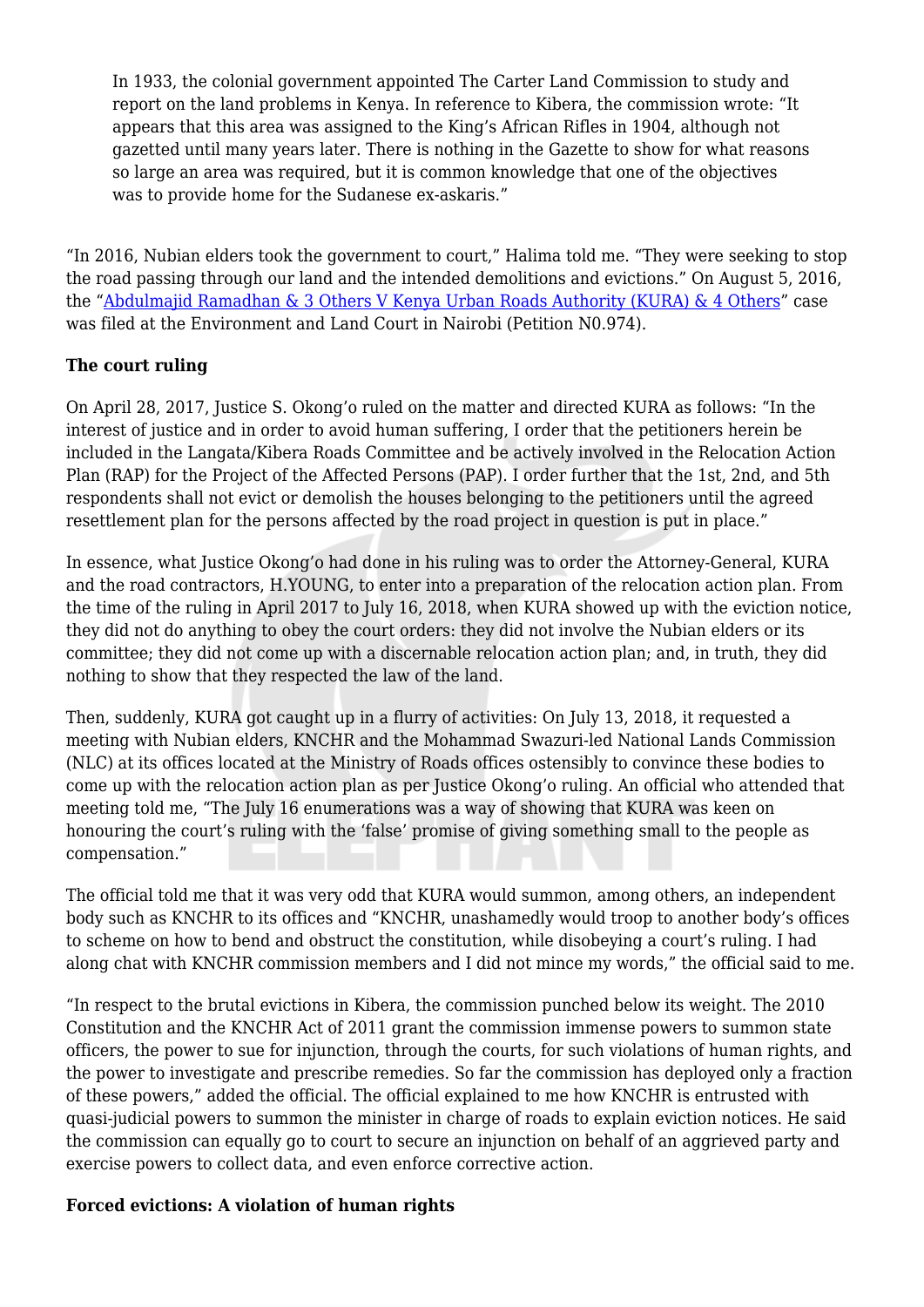On my second day in Kibera, I met up with 61-year-old Joseph Omondi. Born and bred in Kibera's Katwekera village, he is tall and sturdy and is always up and about and laughter is his second nature. When elated, he breaks into uproarious laughter and can crack your ribs with his practical jokes. "But on the day they demolished Kichinjio, Mashimoni and Lindi, I broke down and wept," said a reflective Omondi. We were at the backyard of Kabarnet Gardens. At the Administration Police (AP) camp inside the stately home, there is a makeshift food kiosk, where food affordable to the security officers and their retinue is sold.

"In respect to the brutal evictions in Kibera, the commission punched below its weight. The 2010 Constitution and the KNCHR Act of 2011 grant the commission immense powers to summon state officers, the power to sue for injunction, through the courts, for such violations of human rights, and the power to investigate and prescribe remedies. So far the commission has deployed only a fraction of these powers," added the official.

In between a meal of ugali and *matumbo* (fried intestines), Omondi told me he had witnessed forced slum demolitions over time in Nairobi – in Soweto (next to Spring Valley suburbs), in Kibagare (next to posh Loresho), in Muoroto (that used to be next to Country Bus Station) and in Mathare 4A. However, according to him, "This Kibera one ranks among the most horrendous, perhaps only to be rivalled by the brutal Muoroto slum eviction which took place at 3.00am and which resulted in some people losing their lives. How can a government be so brutal, merciless and conniving against its own people like this? In a post 2010 new constitution?"

"The state had come prepared to mow down the people in case they resisted or became violent," pointed out Omondi. "But on this day the people did not resist. They watched, dazed, as their structures went down with their earthy belongings, with no time to salvage anything. With a 1000 strong force of regular police, AP, the brutal and inhuman paramilitary GSU (General Service Unit), it was going to be a futile resistance. So the people stood aside, the earthmovers roaring, flattening anything and everything on site, much like a military operation."

I found Oscar Indula and David Lwili, both in their late-20, seated on a bench and pensively looking over the horizon beyond the site that they had once called home as residents of Kichinjio slum. "The state had come fully armed and it was a stealth operation. They had taken us by surprise, there was no time to mobilise. They came at dawn and many people were just waking up. Confused by the attendant commotion and seeing the encroaching excavators, the people panicked. Then, they became lost and bewildered. But even if we could have mobilised, we would have been completely pulverised. It was a full army battalion, we stood no chance. We were gazing down at a massacre."

Omondi told me he could only liken the Kibera evictions to the brutal demolitions that had razed down people's homes and businesses in Zimbabwean cities and towns a dozen years ago. On May 19, 2005, the then Zimbabwe President Robert Mugabe's ZANU-PF government security forces rolled down on the capital city Harare's informal settlements and flattened homes and businesses. It was a violent affair, overseen by the police and army, and soon spread to other major cities and towns.

Operation Murambatsvina (Operation Restore Order) was dubbed "Operation Tsunami" because of the speed and ferociousness with which it attacked the settlements. According to the "*Report of the Fact-Finding Mission to Zimbabwe to assess the Scope and Impact of Operation Murambatsvina by the UN Special Envoy on Human Settlements Issues in Zimbabwe*", an assessment carried out by Anna Kajumulo Tibaijuka between June 26 and July 8, 2005, about 700,000 people across cities in Zimbabwe lost homes, sources of income and sometimes both.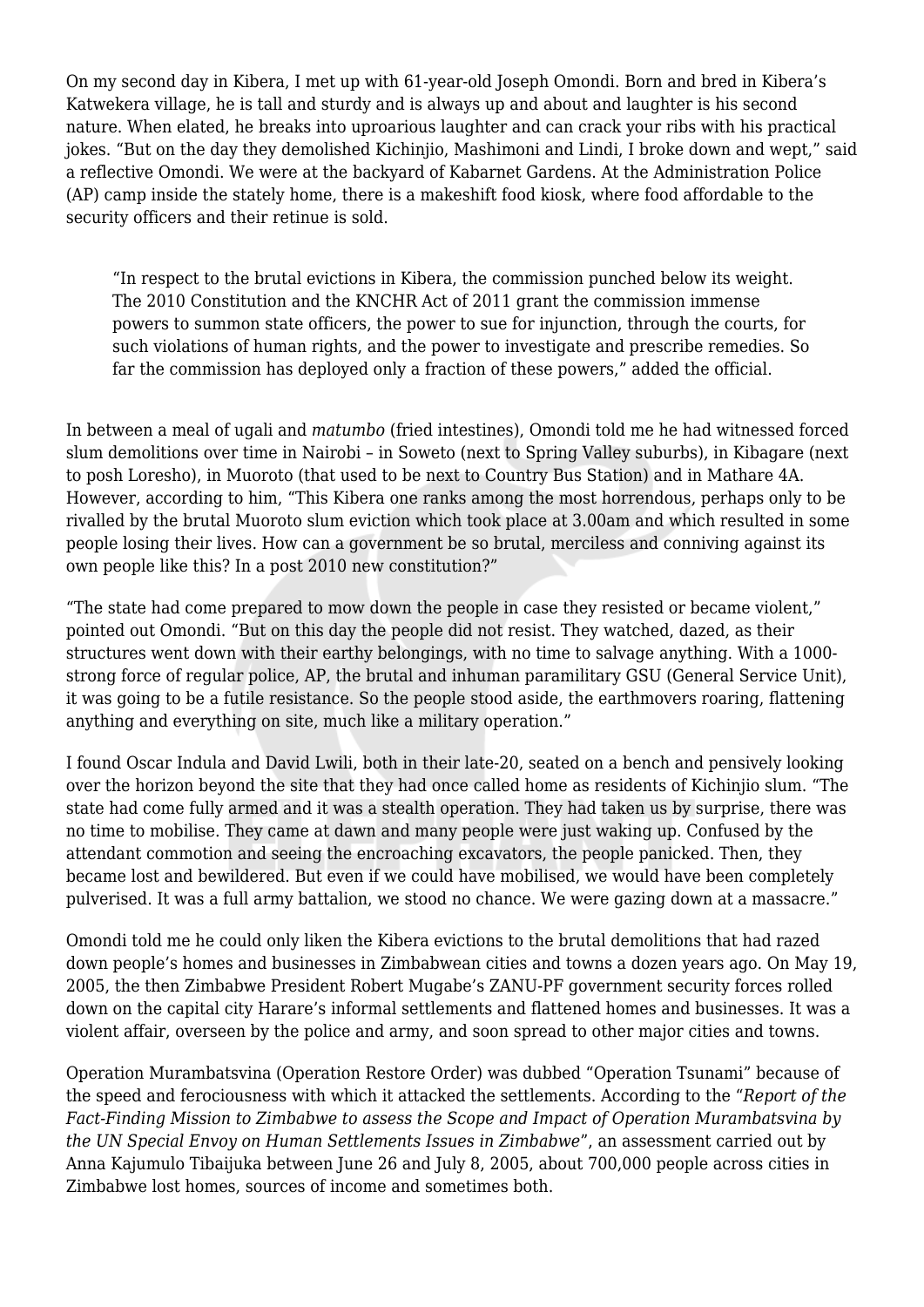"The Kibera demolition affected between 30,000 and 35,000 families in the three villages," George Odhiambo told me. "The exact figures are not known, but for those talking about 30,000, they should know that that is a very conservative estimate."

Odhiambo is the founder of Adventure Pride Centre, a school that catered for pupils from pre-school to Class VIII and which was located in Kichinjio village. He took me to the precise place where the school had stood. It is difficult to believe that a stone building with a cemented floor once stood erect at Kibera's ground zero. The only sign that learning used to take place here were the scattered text books and some completely new and unused exercise books. Nothing was spared in the wake of the demolitions.

"Adventure, alongside two other schools – Egesa Children's Centre and Makina Self-Help Primary School – rested on Nairobi Royal Golf Club's private land, contrary to the popular belief that everything that was demolished was on government land," said Odhiambo. "The management of the Club had had an understanding with the schools' owners to operate on its land, as long as they used the premises as learning institutions."

I asked Odhiambo what would happen to the Class VIII pupils who will be sitting for the Kenya Certificate of Primary Education (KCPE) this year. "The pupils are very confused, distraught, disturbed and will need counselling," observed Odhiambo. "Currently, all the pupils are at home, as we think of what to do next. For the Class VIII, we have to quickly find alternative centres where they will sit for their exam. Already, as it is, they learn under some of the harshest conditions that one can possibly imagine and yet have to compete in the same exams, with kids going to exquisite schools, laden with textbooks, learning materials and whose teacher-student ratio is at most 1:15 and where teachers are always present." In total, there were eight schools in the three villages that were brought down: Adventure Pride Centre, Egesa Children's Centre, Love Africa Primary School, Mashimoni Primary School, which had been there since the 1970s, Makina Self-Help, Mashimoni Squatters, Mashimoni SDA and Saviour King School.

Josiah Omotto, of the Umande Trust, an NGO that works in the water sector in Kibera, said that between 2008 and 2009, the ministry responsible for housing led a team of experts to scout for best practices on eviction guidelines. The team borrowed from the United Nations and best practices from visits to Brazil, Rwanda, South Africa, Tanzania, Uganda and Zimbabwe." The result was the compilation of the government's document: "*Towards Fair and Justifiable Management of Evictions and Resettlement: Land Reform Transformation Unit (LRTU) secretariat*." Chief among its recommendations were:

- 1. Evictions should be carried out when appropriate procedural protection are in place
- 2. These protections are identified by the UN Commission as Economic and Social and Cultural **Rights**
- 3. An opportunity for genuine consultation with those affected
- 4. Adequate and reasonable notice for affected people prior to the eviction
- 5. Information on the proposed evictions must be fully provided
- 6. Government officials and/or representatives to be present during the evictions
- 7. Evictions are not to take place in adverse weather or at night.
- 8. Government to ensure that no one is rendered homeless or vulnerable to the violation of other human rights as a consequence of evictions
- 9. Adequate alternative housing and compensation for all losses must be made available to those affected prior to eviction, regardless of whether they rent, own, occupy or lease the land in question.

"The saga of the Kibera-Langata link road is very puzzling. There are too many shortcuts, too many